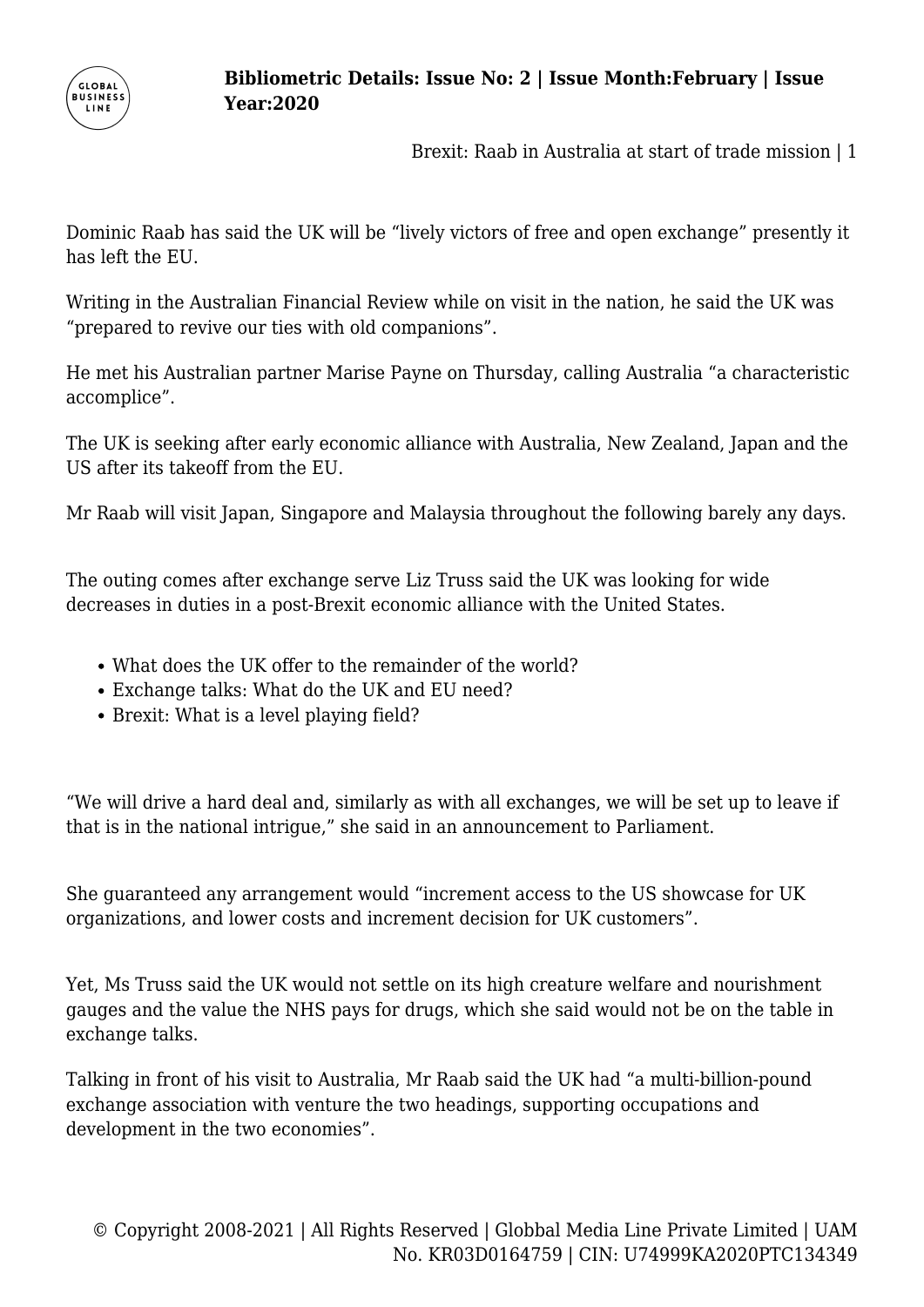

Brexit: Raab in Australia at start of trade mission | 2

Exchange between the UK and Australia was worth £18.3bn in 2019.

Previous Australian Prime Minister Julia Gillard stated: "I do stress that individuals are beginning to envision that an economic alliance with Australia is some way or another a substitute for being on the doorstep of a market with 500 million individuals. It's most certainly not."

Mr Raab's visit comes after he said the UK would not be lining up with EU rules, contending that adhering to these would "nullify the purpose of Brexit".

Irish Taoiseach Leo Varadkar has said the UK needs to focus on a "level playing field" to get an unhindered commerce manage the EU.

Be that as it may, UK Prime Minister Boris Johnson has said he will acknowledge no arrangement and no ward of the European courts when converses with the EU start in March.

Import charges interview

On Thursday the UK declared a four-week conference on what imposes on imports, known as levies, the UK ought to apply from the beginning of 2021.

This is the point at which the present post-Brexit progress period is because of end, and the administration would like to supplant EU duty rates with its own framework.

The new tax system would apply to imported merchandise from nations with which the UK doesn't have its own exchange understandings.

Priests said it would conform to "most preferred country" rules set by the World Trade Organization (WTO), under which such nations must be dealt with a similar with regards to levy rates.

The administration said it needed to present a framework that is more straightforward than that applied by the EU, with taxes evacuated totally on merchandise where the UK has no or constrained generation locally.

## **Share this:**

[Click to share on Twitter \(Opens in new window\)](https://www.businessline.global/brexit-raab-in-australia-at-start-of-trade-mission/market/?share=twitter)